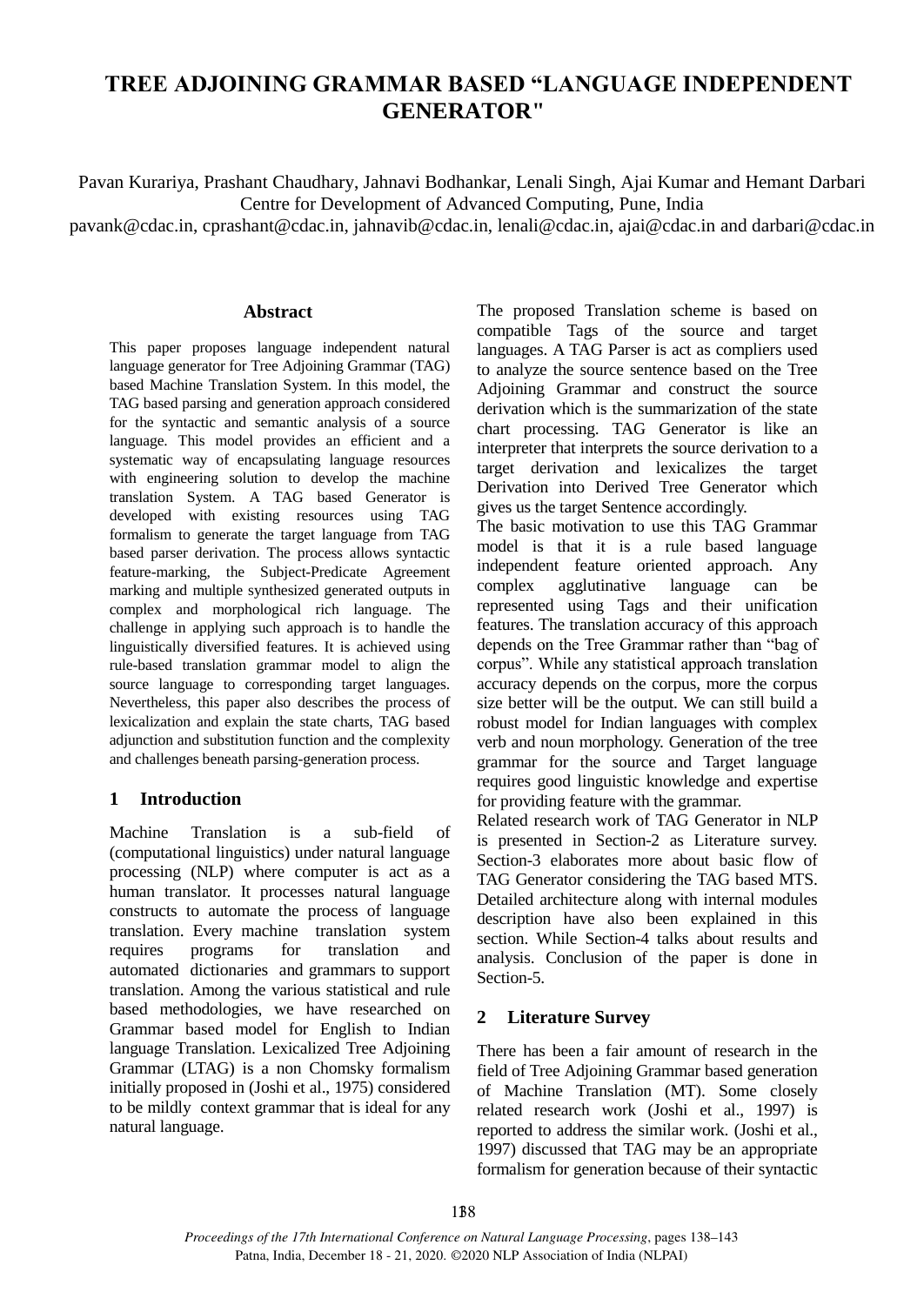attributes. The same observation was found in the work of (J. firgen Wedekind et al. 1988), who applies TAGs to the task of generation. Several researchers describe the properties of TAGs for extracting the syntactic processing of a natural language essential for natural-language generation. Although, generation is not a problem in Machine Translation Application as any system that is based on the TAG formalism has to build a generation component by which a TAG can articulate appropriately with semantic information. In this paper, we discuss one such mechanism where source and target grammar are aligned by defining a relation between the rule sets. The recent research in this field can be viewed as an effort to utilize Syntactic and semantic feature during the generation process. As discussed by (J. firgen Wedekind et al. 1988) requires a property of a grammar which specifies that complements be semantically connected to their head while (Stuart M. Shieber et al. 1988) defines a notion of semantic information, a compositional property which guarantees that it can be locally determined whether phrases can contribute to forming an expression with a given meaning. Generation approach that reorder top-down generation (Marc Dymetman et al. 1988) so as to make available information that utilize the top- down recursion also fall into the localizing information. Semantichead-driven generation (Yves Schabes et al. 1989) uses semantic heads and their complements as a locus of semantic locality.

# **3 Workflow of TAG Generator**

As earlier said, TAG Generation act like interpreters, just like Java virtual machine (JVM) in the Java Programming language which interpret the byte code to machine code, like wise TAG Generator interpret the source derivation to target Language. TAG Generation compresses into three parts: Transfer Model, Derivation generation, Derived tree generator.

As shown in figure 1, Transfer model is a linguistic based model in which source tree is mapped with the target tree i.e. every node of the source tree is mapped with the node of target tree which is called as Link Information. Link Information is an agreement between a source tree and the target tree, illustrate the node mapping between the language pair. Derivation Generation process the Derivation Parser (byte code in java) convert it into intermediate Derivation understand by the Generator intermediate process called the Derived Tree Generator. Derived Tree Generator is

the Lexicalization process of the Derivation Generator which gives us the target output and language based feature required for synthesis.



Figure 1: Basic architecture of TAG Generator

# **3.1 Tree Vector**

Tree vector is a very important structure for parser and generator. The tree vector is like a pool for TAG trees, from which the lexicalized trees are spooled up for parsing and generation. The tree vector is a conventional structure implicitly defined as an input to the parser. The tree vector holds maps between trees, tree names and lexicons. There is a string array which holds the segmented sentence with all the words in it. Each word is a key to map, holding the set of tree lexicalized by that word. It also contains a reverse map where a tree is a key to a set of lexicon that uses this particular tree. The most interesting concept of the tree vector is the idea of non repeating trees. The tree vector stores exactly one copy of every tree even if it is lexicalized by many words in the sentence.

# **3.2 Multithreaded TAG Parser & Derivation**

Figure 2, depicts monolithic hybrid parser for Tree Adjunction Grammar (constraint). It is modified multithreaded implementation of 'Early-Type Parsing Algorithm' by Arvind Joshi (Joshi et al. 1997). In this multithreaded parser, every parse requires multithreading and the parser clones a new thread but with a different current state. Multi threaded parser implements the higher RECOGNIZER algorithm. It is an offline recognizer it is designed to identify the first successful parse of an input string. The termination of the thread of the successfully parse is meant to be the end of that iteration. The 'RECOGNIZER' is a non-backtracking algorithm, which instead multi-threads all possibilities at a decision point. The main decisions involves the operation of adjunction and substitution as which tree should be adjuncted or substituted at a given node. The initiation of the parser itself is parallel. Externally the parser starts with 'n' sentence initial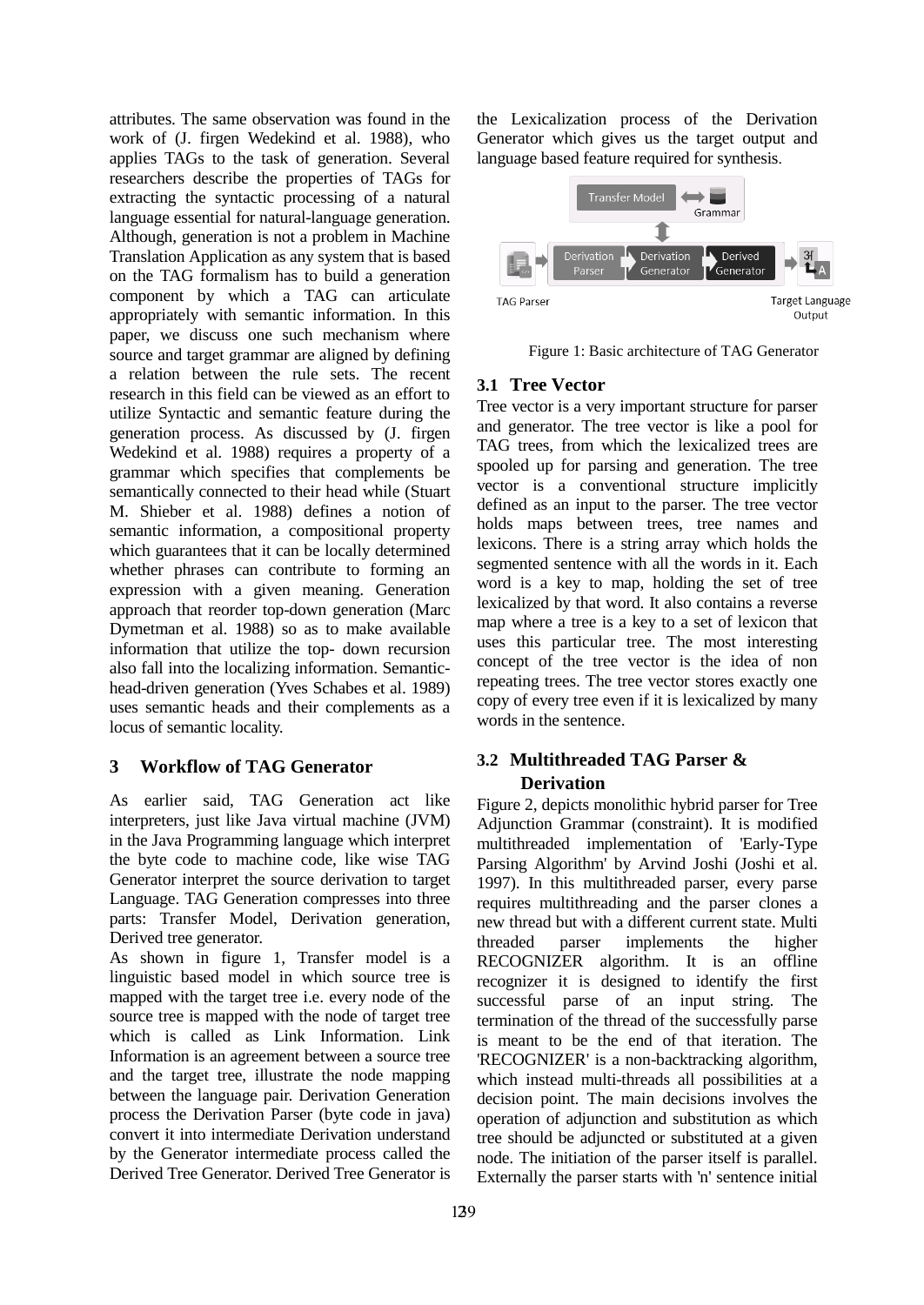trees, each of which initiates a parse in a different thread. This means that multi-threading occurs at 2 levels, one at the start and then at the parsing level.



Figure 2: Workflow of TAG Generator

### **3.3 Transfer Model**

It is a linguistic based model in which grammar is written in the tree format for the source and target language. In this model, the source and target grammar are aligned by defining a relation between the rule sets. Similarly of two generative grammar can be mathematically proved to be the similarity in their rule sets and not the language generated. The translation model that we are defining reflects from the proposal in [Abeille, Schabes and Joshi, 1990] is in fact manipulation of multiple similar Grammars. Consider the following illustration where two TAG trees are drawn, similar in nature. The mapping between the nodes is evident here. But there is one problem as the computability of the representation. Through it is complete with respect to the information conveyed; it is computationally redundant. That means the generator will have to compute the actual links from the lexical link given.

#### **Link-info:**

*1.S\_r=2.S\_r.~1.NPadjn=2.NPadjn.~1.NP\_0=2.N P.~1.VPadjn=2.VPadjn.~1.VP=2.VP.~1.PP=2.PP \_1.~1.V=2.ADJ.~*

### **3.4 Target derivation generation**

There was an observation during the research on the TAG Generator that how TAG Parser communicates with the TAG Generator. TAG Parser keeps all the parsing information in the states, are stacked in the state chart. TAG Generator doesn't know about the parsing algorithm, state and state chart. To process state chart, you have to know the flow of the parsing so we need one structure which keep the summarization of the state chat and it could be understandable by Generator that interpret in target language.

To summarize the state chart information, we adopted the derivation structure(see figure 3) which is a record of how the elementary trees of a TAG are put together by the operations of substitution and adjoining in order to obtain the derived tree whose yield is the string being parsed. The nodes of the derivation tree are labeled by the names of the elementary trees and the edges are labeled by the addresses of the tree labeling the parent node in which the trees labeling the child nodes are either substituted or adjoined.



Figure 3: Parser derivation

Generator derivation is the kernel, building the target derivation and tree vector (see figure 4). It also dynamically builds the target tree vector, which is used to clone tree and stitching the clone together to get the final derivation tree. We build the target derivation from the parser derivation. Every node of the parser derivation is mapped with the Target derivation node. During mapping, name of the source elementary tree will be mapped with the target elementary tree, source lexicon will be replace with the target lexicon and Translation model identify in which node of the parent tree, child tree will be adjuncted , it is indicated by gorn number.



Figure 4: Generated derivation

Major advantages to make derivation is to save memory, don't need to know how the parser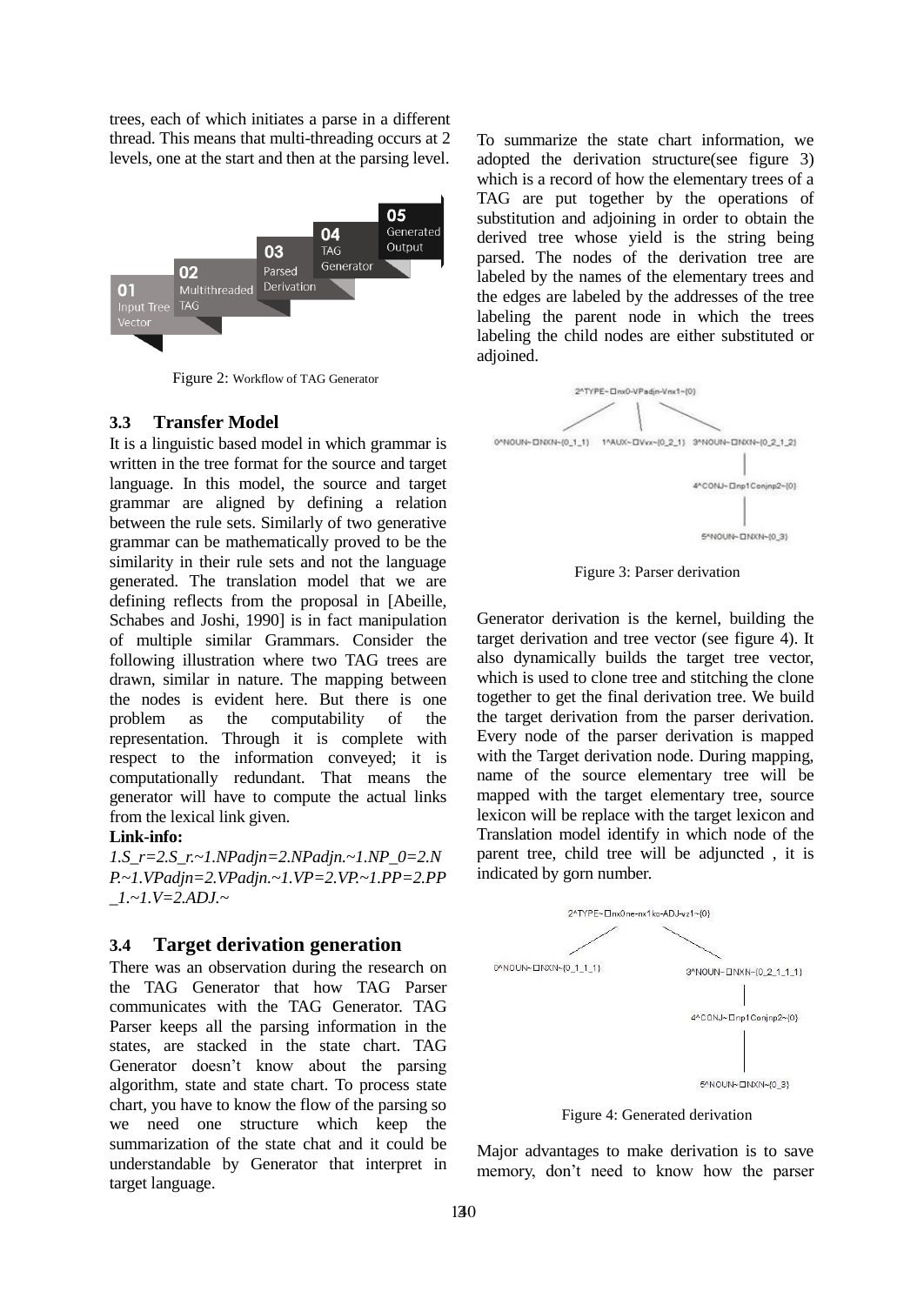analyze the sentence and easily understandable by generation process. Lexicalization of the generation process could be done by only derivation information, not need of extra information. But there is one drawback, it is very sensitive about grammar, mapping between the nodes in the trees (source and target) should be proper mapped otherwise operation will give the wrong output.

# **3.5 Parse Tree Builder (Derived Tree Generator)**

Another concern in our generation process is when and where will the actual lexicalization of the derived tree happen? The lexicon that a tree is to be lexicalized with is present in the derivation node mapped to that tree. The lexicon that a tree is to be lexicalized with is present in the derivation node mapped to that tree. So this property of the derivation map is used to Preserve and still achieve strong lexicalization of the derived tree that is generated. The target derivation node will preserve the additional information required for smoothing and morph synthesis, so no external map or structure are required to carry them.

The derivation tree summarizes all the translate information stores in the state chart and compresses it to minimal size (see figure 5), easier to manipulate. But to see the actual derivation of how the sentence emerged from the grammar trees, we require the translate tree or more commonly, just, the translate. It is stitching of the entire set of tree used in deriving this particular sentence. But although it is a straight forward problem with a linear time algorithm, it has vast temporal space complexities, when we come to implementation. The TAG grammar derives the sentence in a lexical order and other order should not be assumed. To make it manipulatable in post and pre-order space, we





terms of subject object agreement marker, which

gives us the information of the subject, Object and main verb; Possessive case marker in the Indian language like 'Ne', 'Ko', 'Ke-Pass'; multiple synonym generation; multiple output generation based on the context.

TAG Generation approach give us lot of feature in terms of subject object agreement marker, which gives us the information of the subject, Object and main verb; Possessive case marker in the Indian language like 'Ne', 'Ko', 'Ke-Pass'; multiple synonym generation; multiple output generation based on the context.

# **4 Results and Experiments**

Sample sentences covering different type of grammatical structures were generated using TAG Generator in different languages. One of the examples taken from English to Hindi Translation process, here figure 7 and figure8 depict derivation trees created in source and target language. It indicates syntactic relationship between word and how this information has utilized during translation process. Here Tree Vector (see figure 6) is also shown for source sentence.

| <b>INPUT TO PP BEAN</b>                                                         |
|---------------------------------------------------------------------------------|
| The Hawa-Mahal is the most recognizable monument of Jaipur                      |
| <b>C-DAC POS OUTPUT</b>                                                         |
| The Hawa-Mahal@@NOUN is @@VERB the most-recognizable-                           |
| monument @@NOUN of@@PREP Jaipur@@NOUN                                           |
| <b>APPLIED REDUCTION RULES</b>                                                  |
| @NP+-NP                                                                         |
| $NP + @VP + NP$                                                                 |
| @NP+@VP+NP                                                                      |
| @NP+-MP                                                                         |
| $NP + @PP + NP$                                                                 |
| @NP+-NP                                                                         |
| <b>TREE VECTOR</b>                                                              |
| $0^{\wedge}$ NOUN $\rightarrow$ [ $\Box$ NXN(Initial)]                          |
| 1^ TYPE → [ nx0-VPadin-V(Initial), nx0-VPadin-Vnx1-S(Initial),                  |
| □nx0-VPadin-Vnx1(Initial), □nx0e-Vpadin-Vnx1(Initial) ]                         |
| 2^ NOUN $\rightarrow$ [ $\Box$ NXN(Initia)]                                     |
| $3^{\circ}$ PREP $\rightarrow$ [ $\Box$ nxPnx(Auxiliary), vxadjnPnx(Auxiliary)] |
| 4^ NOUN $\rightarrow$ [ $\Box$ NXN(Initial)]                                    |



**Source Sentence:** The Hawa-Mahal is the most recognizable monument of Jaipur.

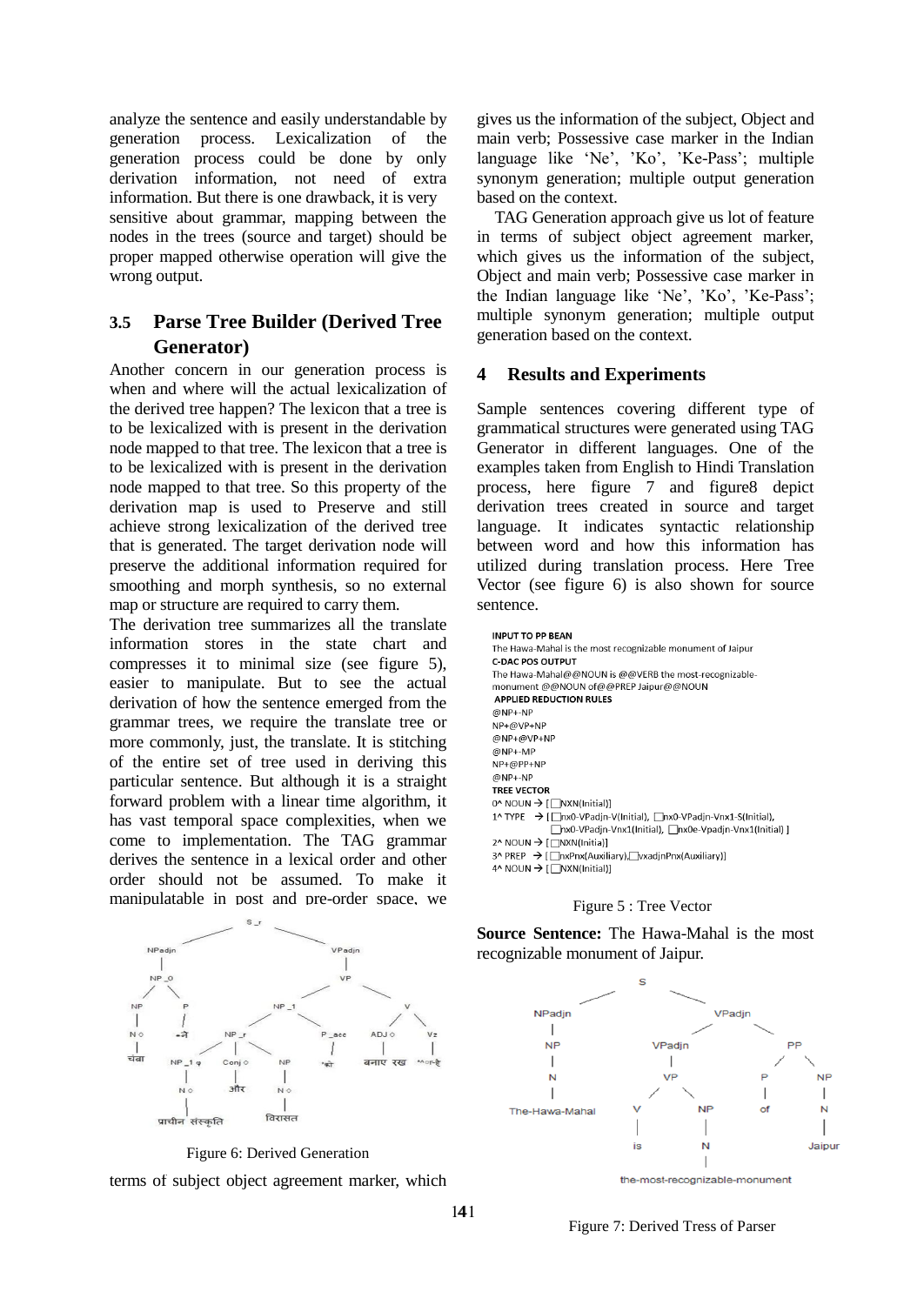### Generator Output: हवा महल जयपुर की व्यापक स्तर पर पहचानने योग्य स्मारक है।



Figure 8: Derived Tress of Generator

# **4.1 TAG Generator Performance Analysis with PARAM Shavak**

Aim of this experiment is to analyze Performance of TAG Generator using multi-core programming on PARAM Shavak\*. Virtual Machine has been created by VMware to analyze the performance of Generator. Various test have been carried out to evaluate the Performance of EILMT System with different cores through vnc viewer . During the Test CPU usages and memory Utilizations has been observed.

TAG generator performance experiment on PARAM Shavak with different number of cores.

| Data                              | <b>Number of Cores</b><br><b>Time in Second</b> |                |      |      |      |      |      |
|-----------------------------------|-------------------------------------------------|----------------|------|------|------|------|------|
|                                   | 1 core                                          | $\overline{c}$ | 4    | 6    | 8    | 12   | 16   |
|                                   |                                                 | core           | core | core | core | core | core |
| Sample 1<br>$(217 \text{ words})$ | 36                                              | 34             | 32   | 29   | 23   | 20   | 17   |
| Sample 2<br>$(240 \text{ words})$ | 32                                              | 21             | 16   | 14   | 12   | 12   | 11   |
| Sample 3<br>$(480 \text{ words})$ | 58                                              | 36             | 28   | 26   | 24   | 23   | 21   |
| Sample 4<br>$(960 \text{ words})$ | 110                                             | 74             | 52   | 49   | 46   | 42   | 40   |

Table 1: Performance experiment table



Figure 10: TAG generator performance experiment on PARAM Shavak



Figure 11: TAG generator performance experiment on PARAM Shavak

Above graph shows as we increase sample size, execution time decreases with each added cores during experiment while CPU usage increased 90- 99 % and Memory utilization has been observed (2.1 to 2.8 GB) during test run

\*PARAM Shavak: Supercomputer in a Box solution, aims to provide computational resource with advanced technologies to perform the highend computations on a larger scale for the scientific, engineering and academic programmers. PARAM Shavak is a ready-to-use affordable supercomputer pre-loaded with all the required system software and applications from selected scientific and engineering domains.

### **5 Conclusion**

In this paper, we have discussed some of the major tasks involved in the development of TAG generator using TAG formalism for translation from English to Hindi Language. All the examples illustrated above are taken from the output generated by the machine translation system developed by us. The effectiveness of this approach is tested by experiments on sample corpus abstract taken from existing resources. We have implemented TAG generator as a part of research in Machine Translation system based on Tree Adjoining Grammar. Firstly, we carried out experiments on web application (integrated MT System using TAG based Parser and Generator) running on Windows and Linux platform to provide a baseline. We have demonstrated that Parser and Generator are two core components in Machine Translation System. The system can handle simple and complex sentences with considerably good accuracy rate.